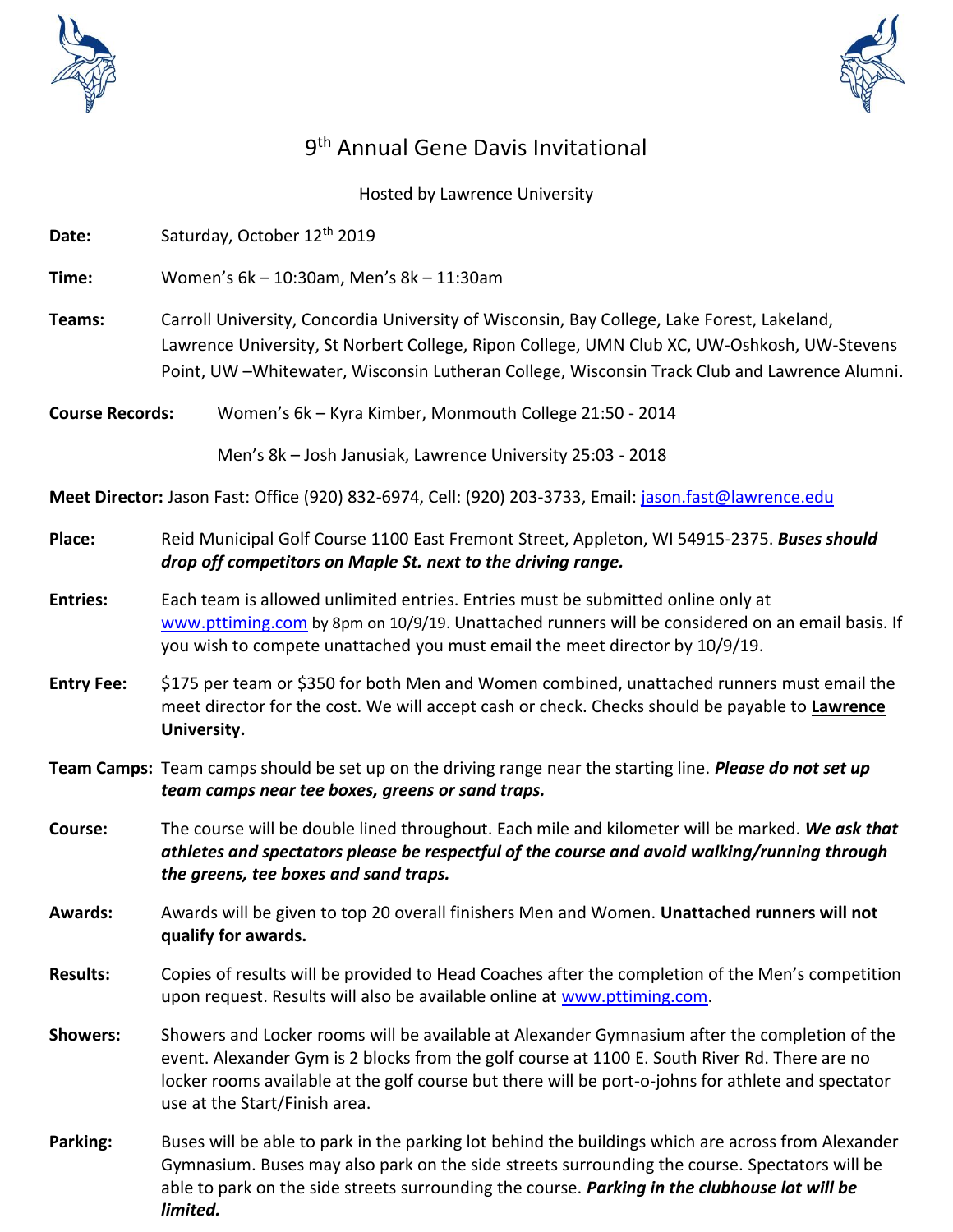## **Course Maps: 6k-Women do the 3k loop twice**